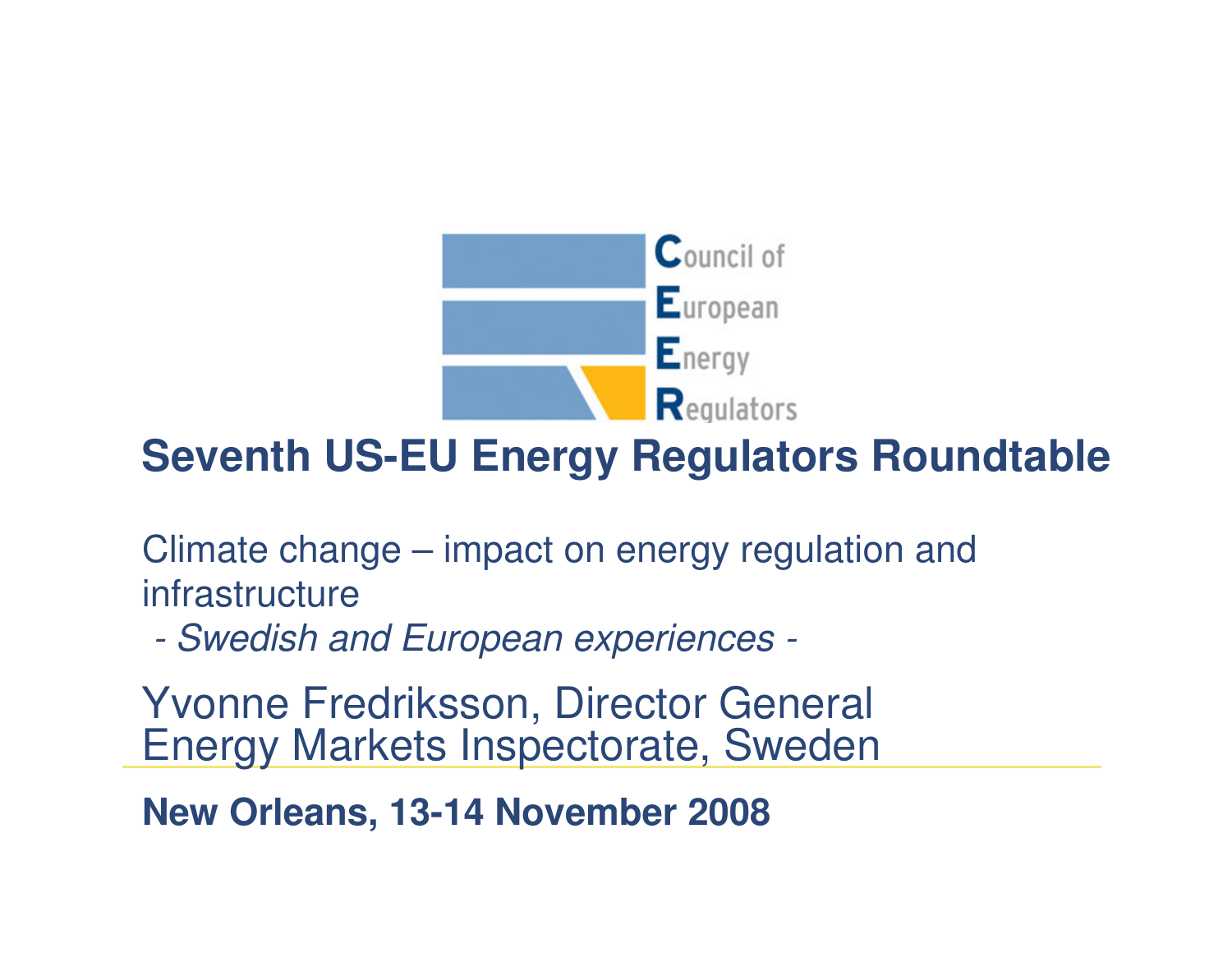

**'The Green Package', proposed on 23rd January 2008:**

- $\bullet$ **EU Renewables Directive**
- $\bullet$ **Phase III of the EU Emissions Trading Scheme**
- $\bullet$ **Energy End Use Efficiency and Energy Services**

**The aim of The Green Package is to ensure that the EU meets its climate change and renewable energy targets, as agreed by Member States in January 2007**

- $\bullet$ **Reduce greenhouse gas emissions by 20% by 2020**
- $\bullet$ **Improve energy efficiency by 20% by 2020**
- $\bullet$ **Source 20% of energy from renewable sources by 2020**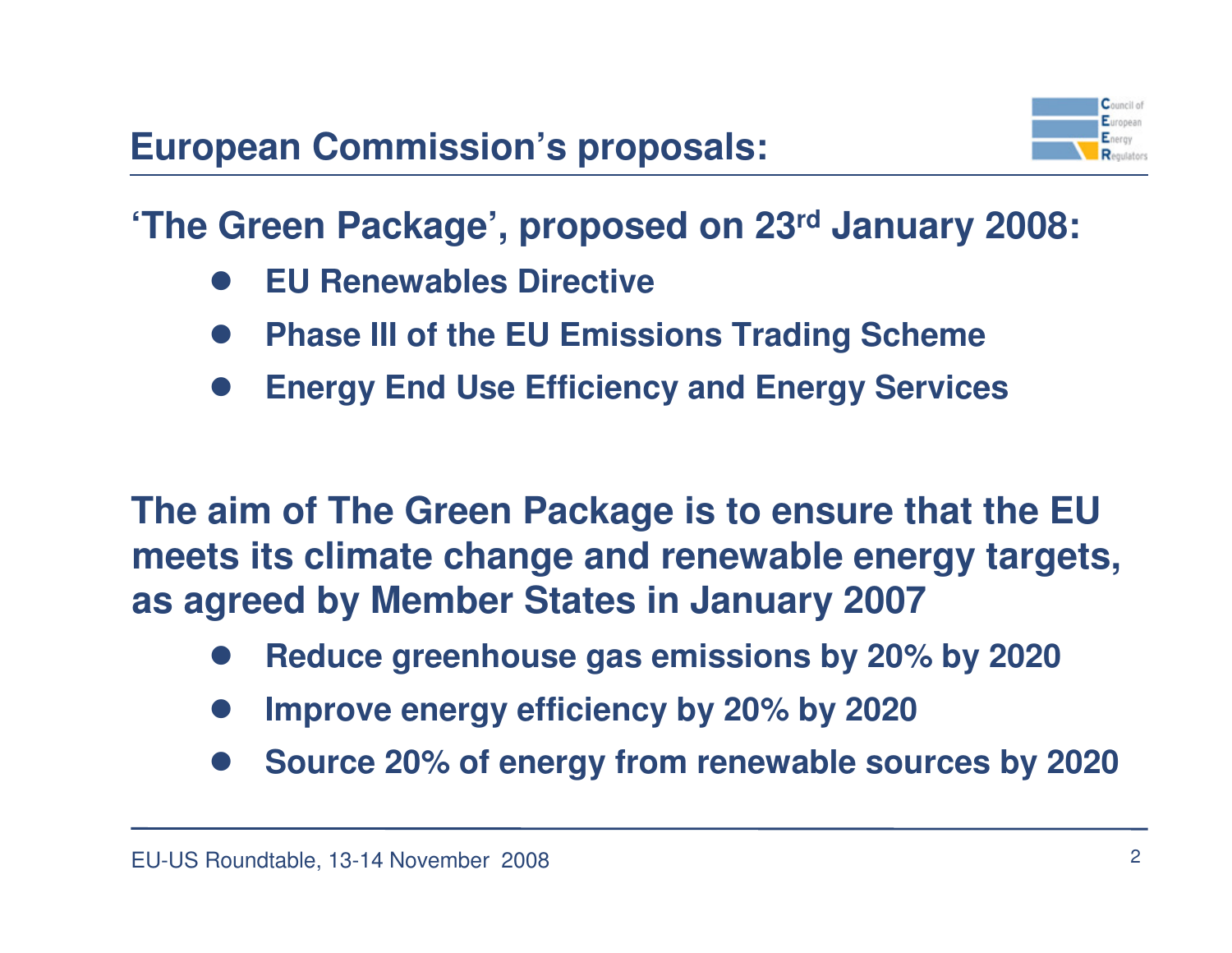

**In 2007, Member States agreed that the EU should meet 20% of its energy needs from renewable sources by 2020**

 $\bullet$ **Includes 10% target for biofuels in transport fuel**

## **In 2008, The proposal for the Renewables Directive:**

- $\bullet$ **Sets overall binding targets**
- $\bullet$  **Gives each country its own target percentage and nonbinding, interim targets**
- $\bullet$  **Establishes rules relating to administrative procedures, electricity grid connections (see next slide), guarantees of origin and support schemes for the use of renewables**
- $\bullet$  **Sets binding targets for the consumption of renewables in transport and establishes sustainability criteria for biofuels**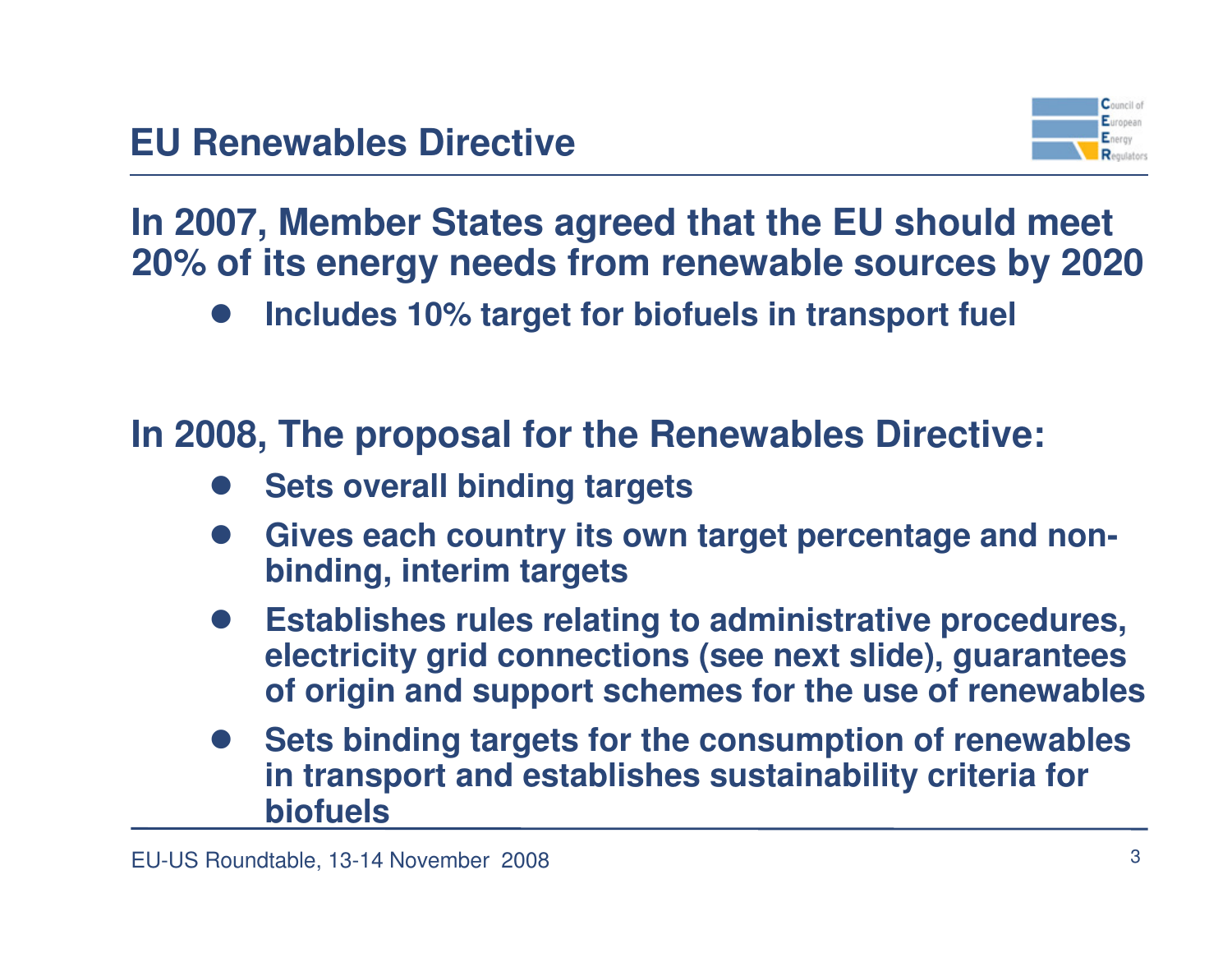

**Priority access for renewable generation would no longer be voluntary.**

**Commission's proposals would compel Member States:**

- $\bullet$  **To provide priority access to the grid system for electricity from renewable sources**
- $\bullet$ **To develop grid infrastructure**
- $\bullet$ **To review cost sharing rules**

**There are concerns about the effects, including:**

- $\bullet$  **Intermittent renewable sources will reduce security of supply and complicate the operation of the networks**
- $\bullet$ **Will require massive investment, very quickly**
- $\bullet$ **Will affect market functioning**
- $\bullet$ **Will increase consumer prices**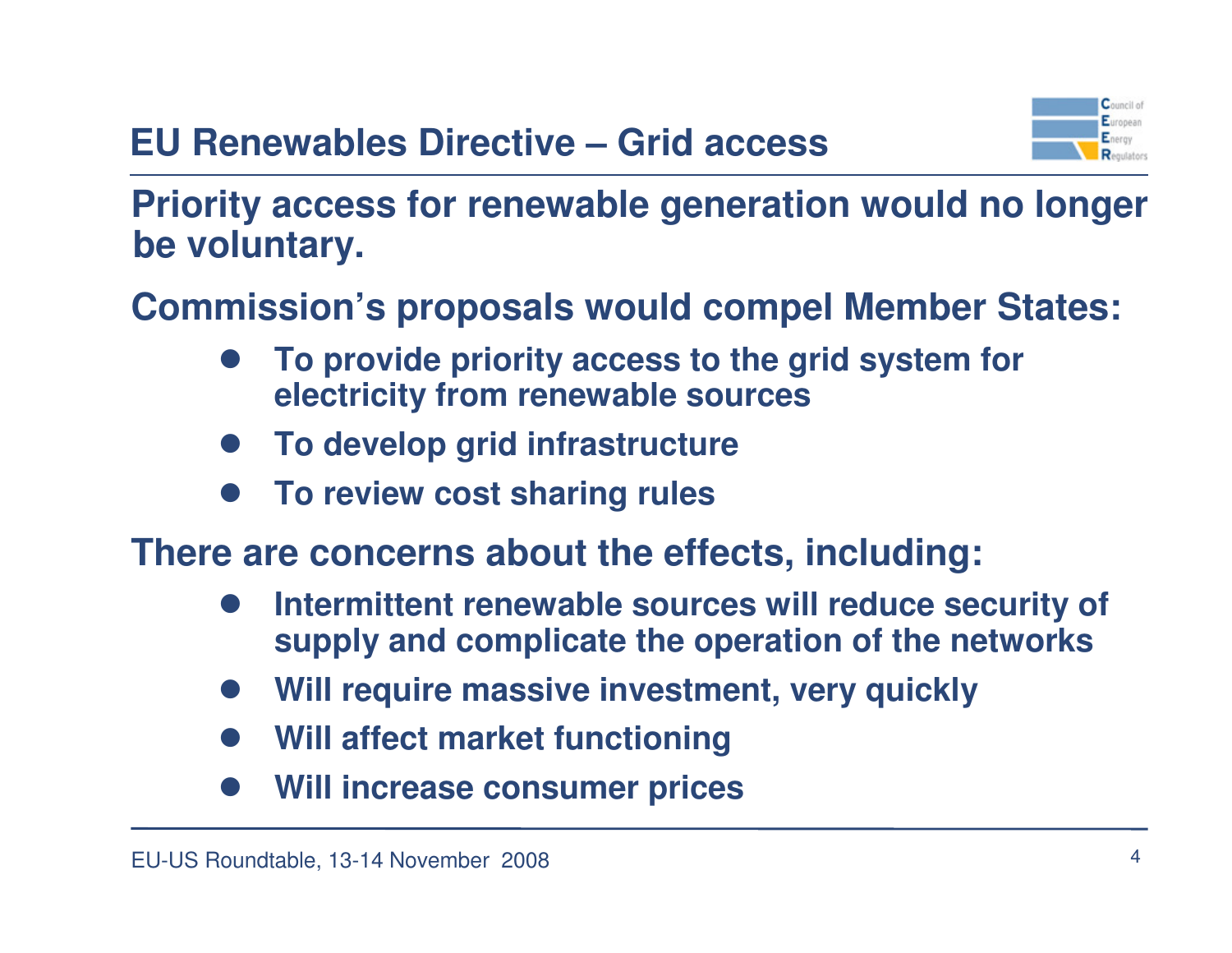

**Phase III aims to reduce GHG emissions by 21%**

**There will no longer be National Allocation Plans**

- $\bullet$ **These had the potential to be distortionary**
- $\bullet$  **Replaced by one EU-wide cap and the stock of allowances within that will be divided between the member states.**
- $\bullet$  **Stock of allowances will fall by 1.74% (36-37kt of CO2) per year**
- $\bullet$ **Around 60% of allowances will be auctioned in 2013**
- $\bullet$ **Full auctioning in power sector from 2013**

**Will include more industries, including:**

 $\bullet$ **aviation, subject to political agreement**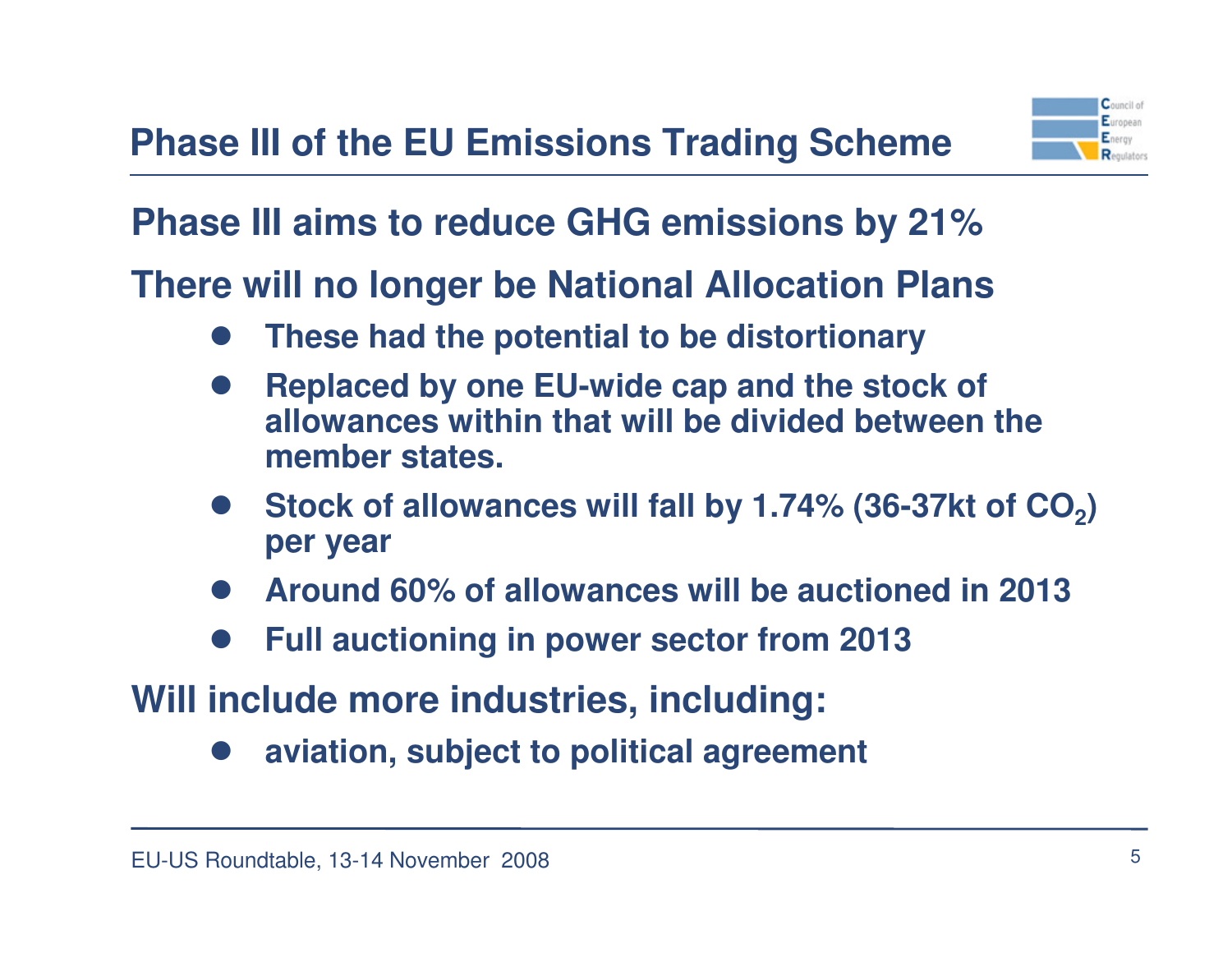

**Member States were required to submit National Energy Efficiency Action Plans (NEEAP) to the Commission in June 2007:**

- $\bullet$  **Present national strategies for achieving their adopted energy savings target by 2016:**
	- $\bullet$ **9% improvement in energy efficiency by 2016**
	- $\bullet$ **Based upon projected energy consumption**
- $\bullet$  **Commission has produced an assessment**
	- $\bullet$ **17 NEEAPs submitted (out of 27 Member States)**
	- $\bullet$ **Several present comprehensive strategies**
	- $\bullet$ **Most present a business-as-usual approach**
	- $\bullet$  **Appears to be a gap between the political commitment and the proposals**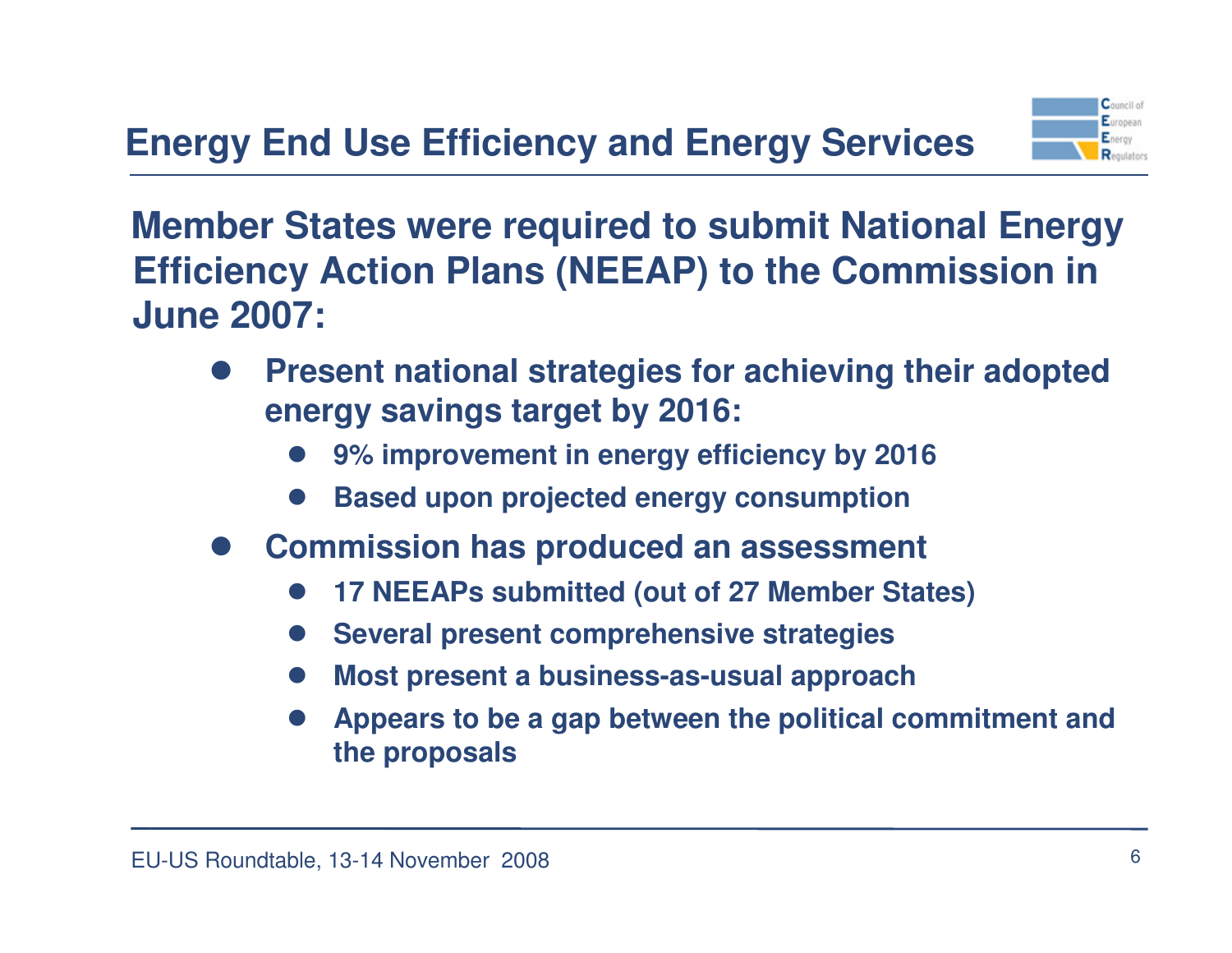**Renewable energy support schemes:Some questions to be addressed**



**Does different support systems matter?**

**Which are the best solutions to regulate and balance the increasing vulnerability in the electricity system?**

**Could the investments costs be included in the tariff or will subsidy be necessary?**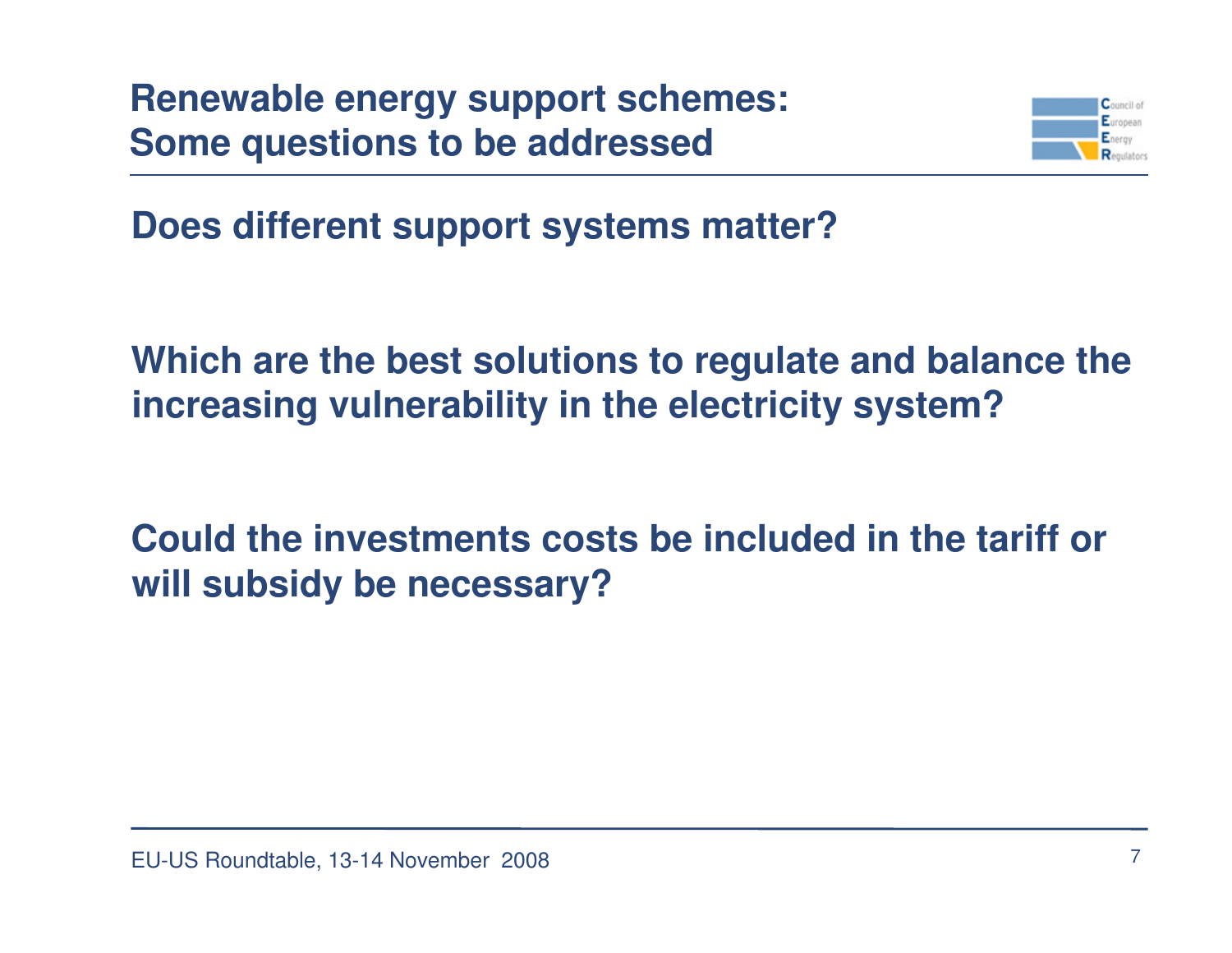

**Reduce greenhouse gas emissions by at least 20 %** 

## **20 % of energy consumption should come from renewables**

**Energy use should be 20% more efficient**

**10% biofuels in transport**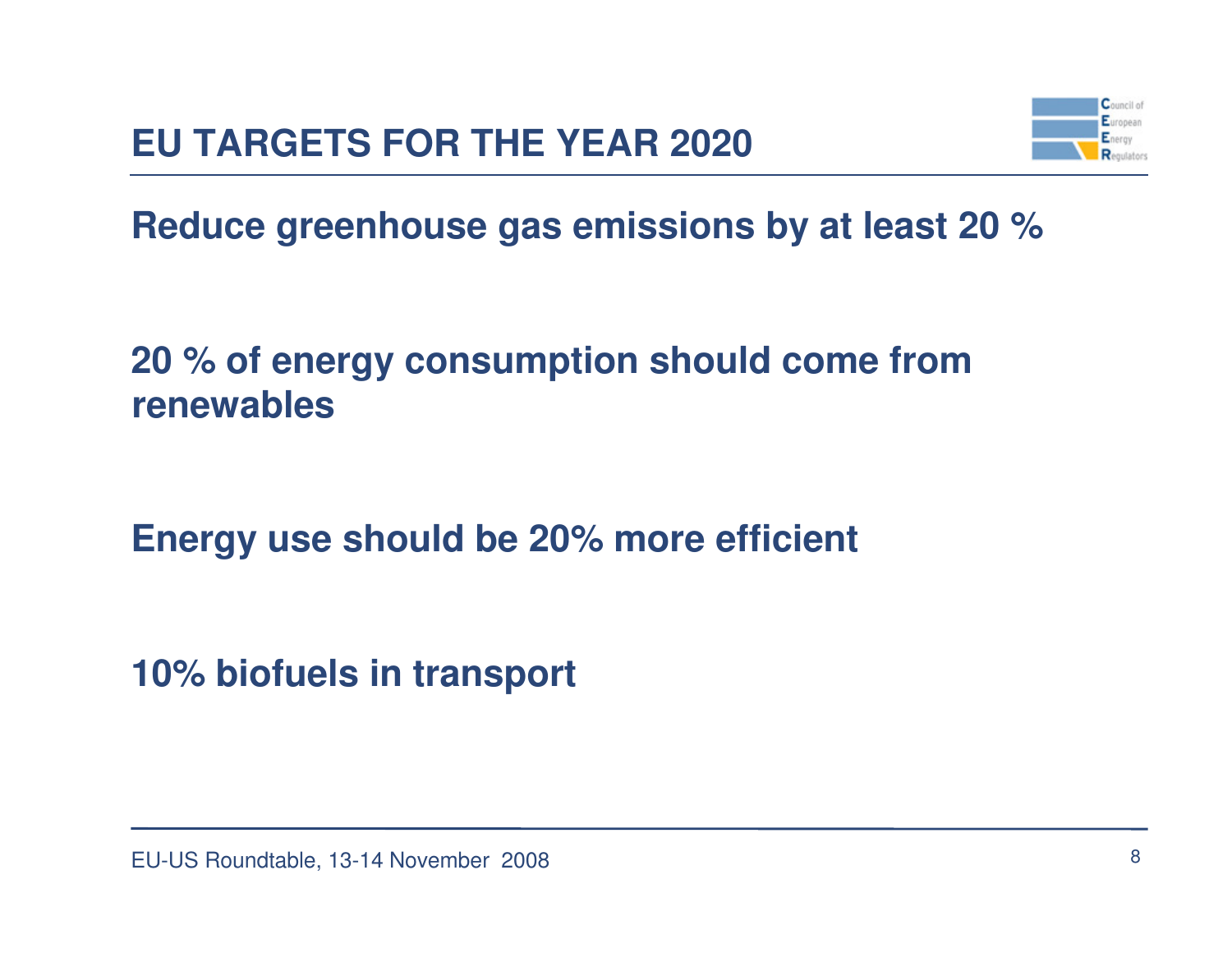#### **Measures Taken by EU Countries by January 1, 2007 To Comply With the EU Greenbook 2010 Goals for Renewable Power**



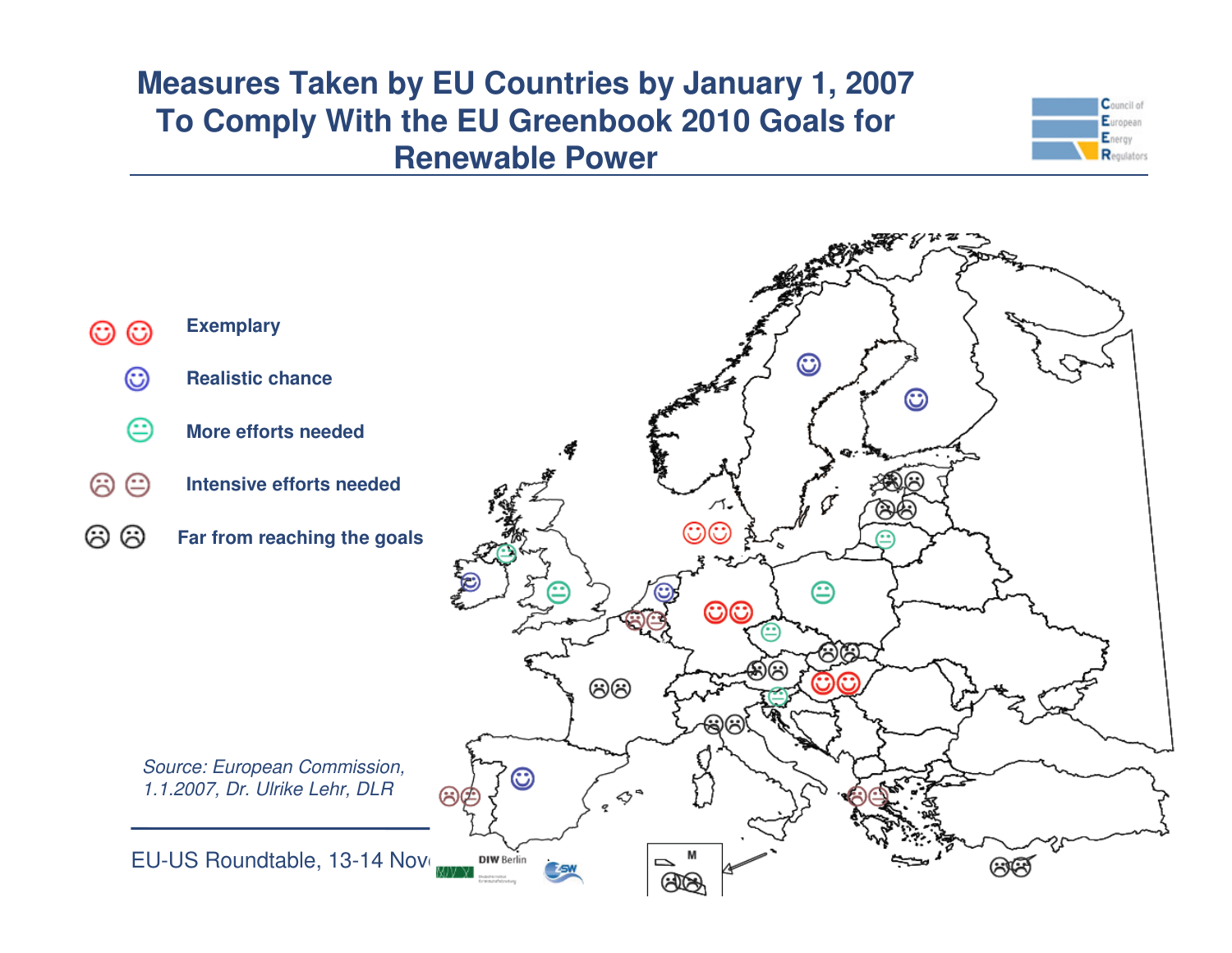

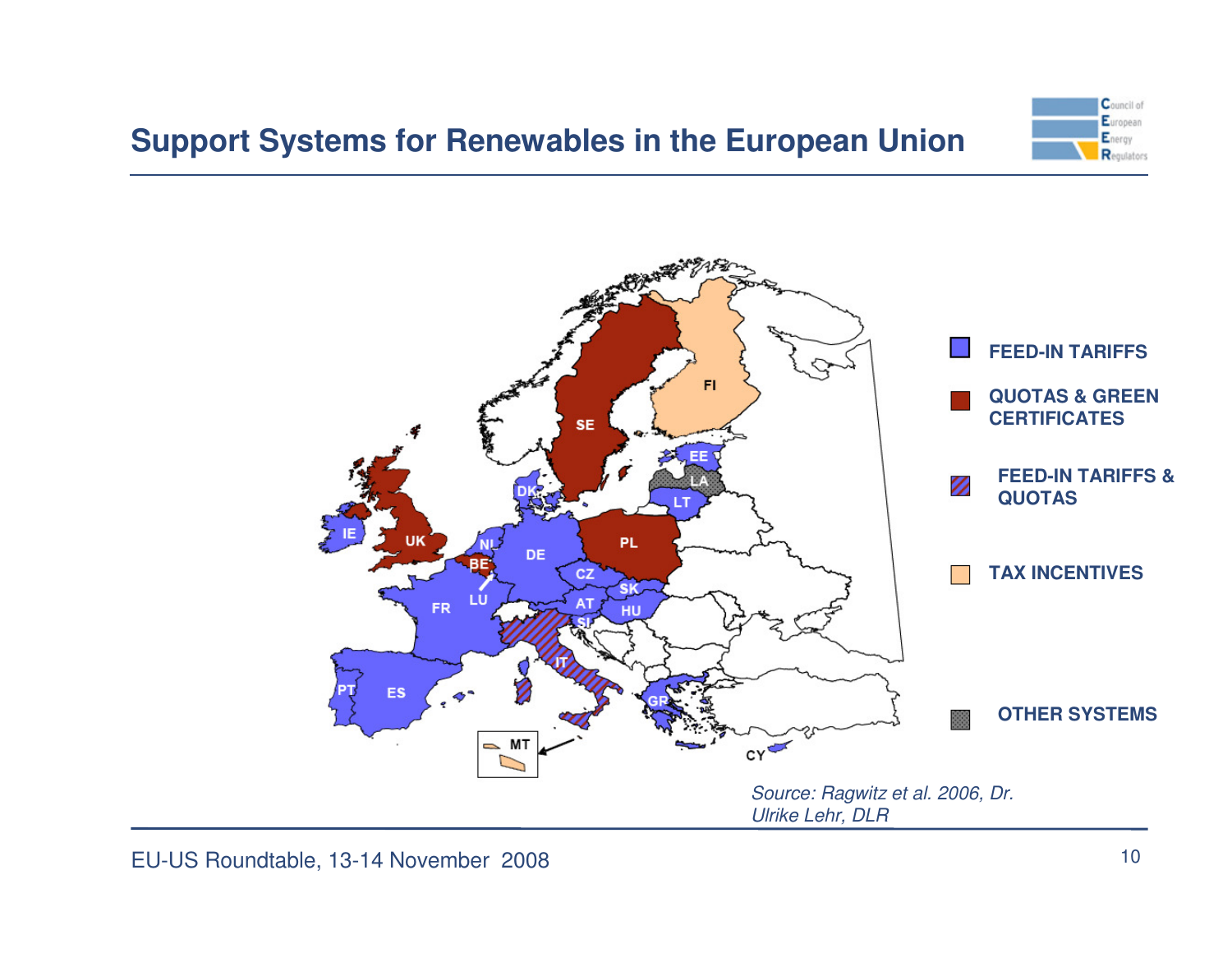# **Support system differs with priorities**



**For Sweden it has been important to choosecertificate**

- **A principal view of moving the cost for promoting**  $\bullet$ **renewables from public financing to the market**
- **Certificate system is market-based**
- $\bullet$  **The different renewable sources compete and give thus more cost-efficiency - the cheapest supply comes first**
- **Control over the total volume through quotas**
- $\bullet$ **Not great immediate need to increase supply of electricity**
- $\bullet$  **Efforts put on developing trade first and domestic suppl ylater**

**Other countries like Denmark, Germany and Spainhave prioritised price-based systems because of their wish to increase supply especially from windpower**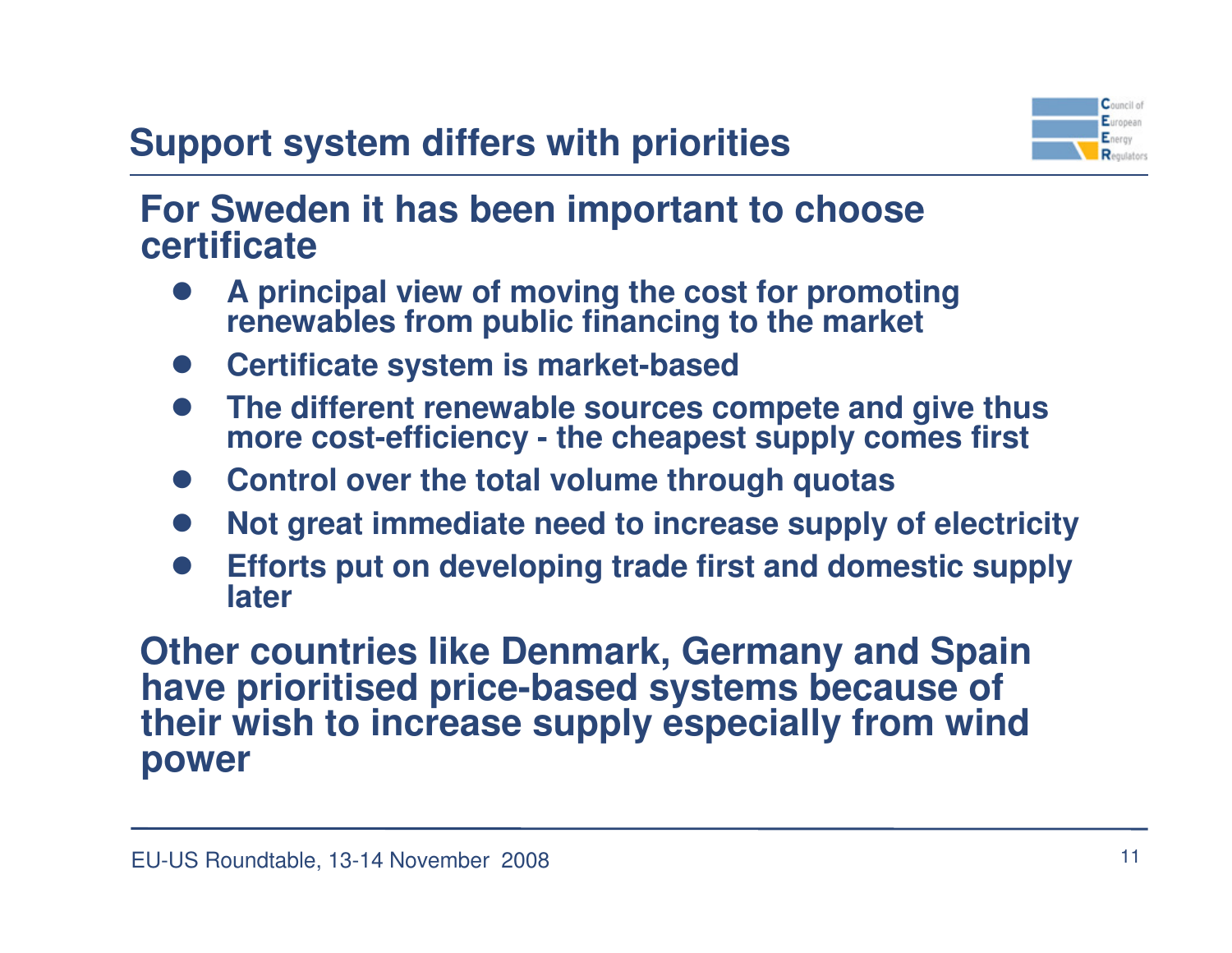# **A Comparison Between Support SystemsPros & Contras**



#### **FEED-IN TARIFFS**



#### **Investment security**

**Predictability of price (medium & long term)**

**Adjustable**



**High risk of overfunding (ifsupport not reduced over time)**

#### **QUOTAS & TRADABLE GREEN CERTIFICATES**

**Does not distort market mechanism (competition betweenfuels)**

**Predictability of reaching the goalsset**

**Limited risk of overfunding (butquotas should be reduced over time)**

**Higher risk for investors**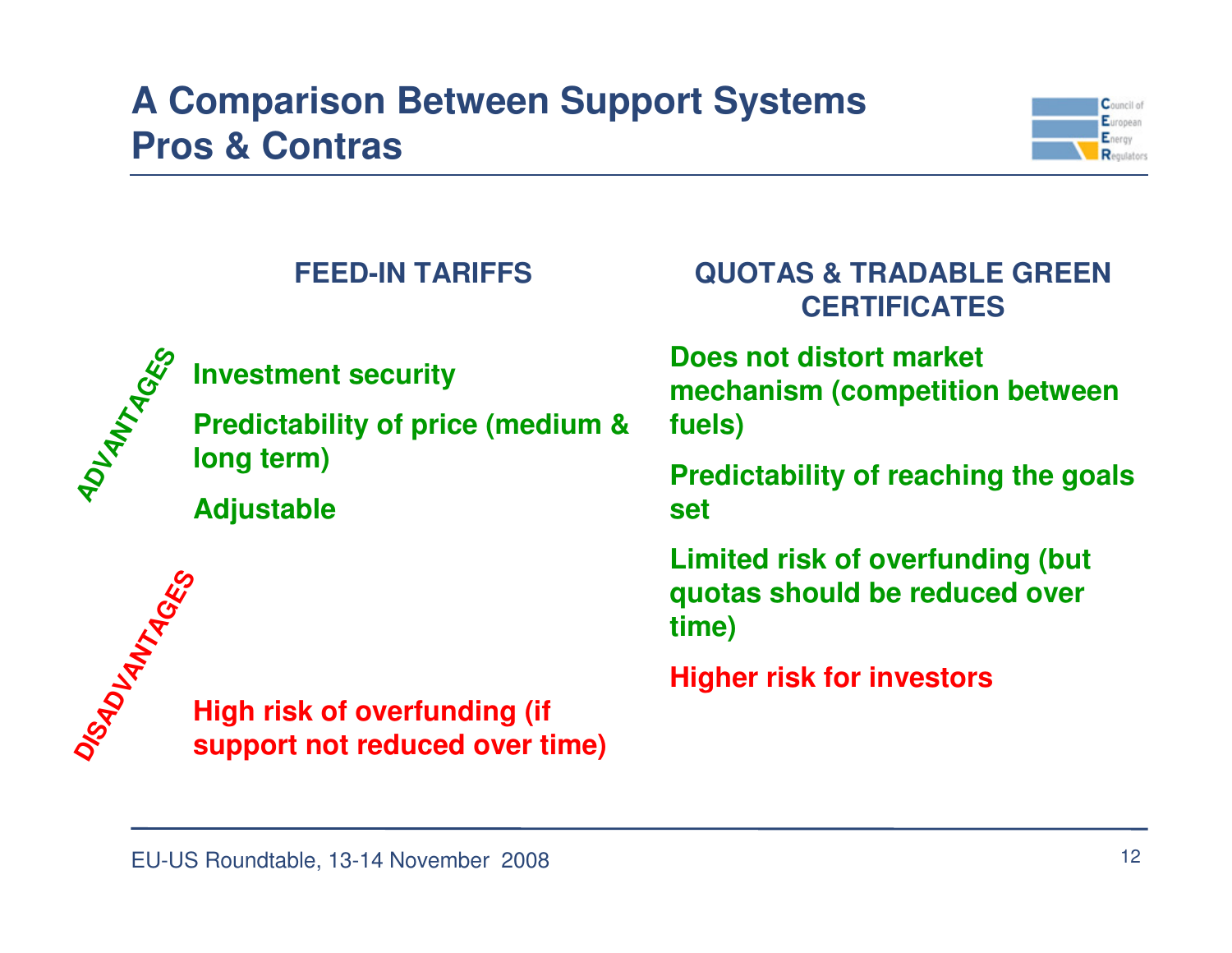

**Support system design alone not decisive foreffectiveness of promoting renewables**

## **Other factors are often as important:**

- $\bullet$ **Domestic energy resources**
- $\bullet$ **Priorities in national energy or fiscal policy**
- $\bullet$ **Structure and function of domestic market**
- $\bullet$ **Regional cooperation**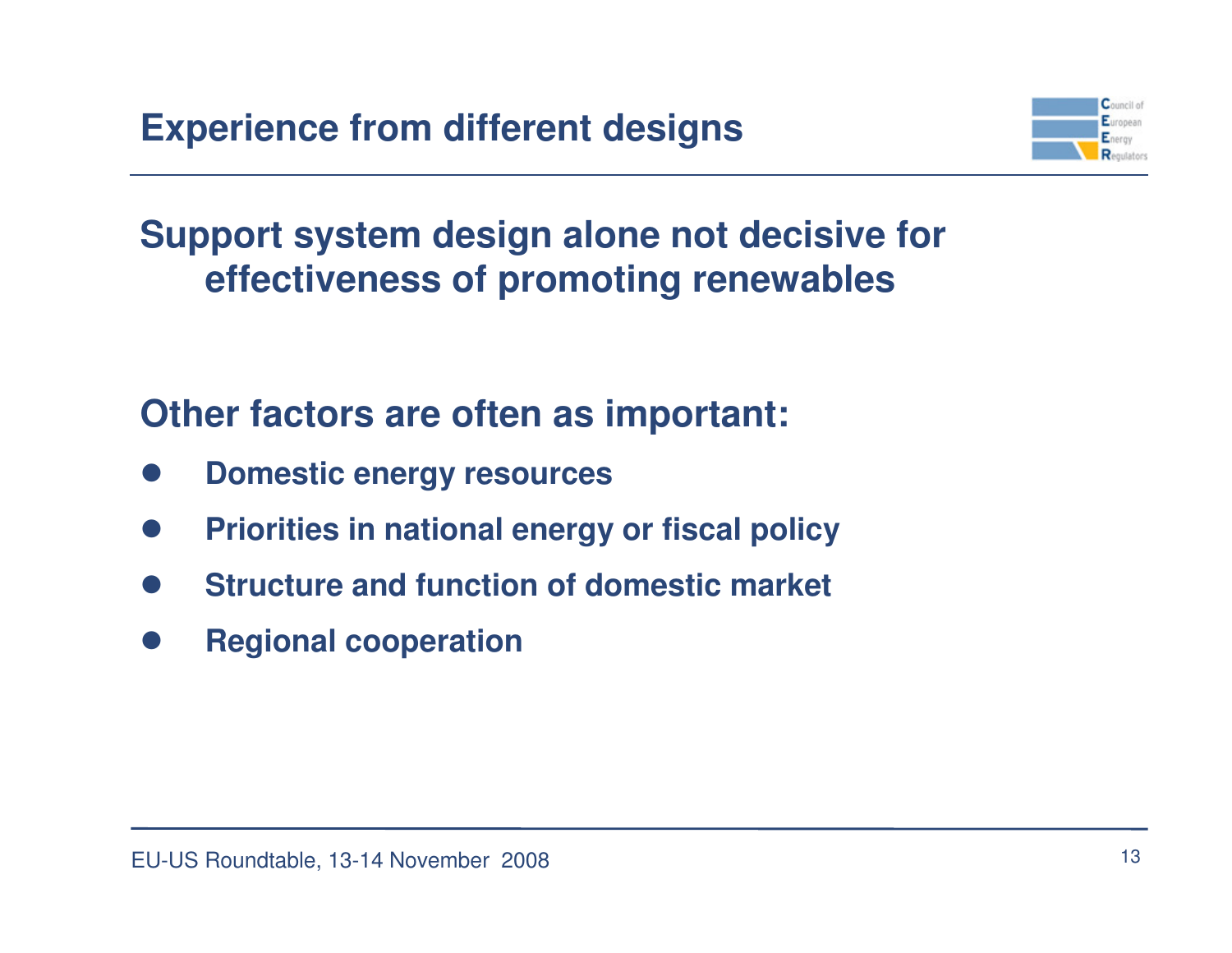

EU-US Roundtable, 13-14 November 2008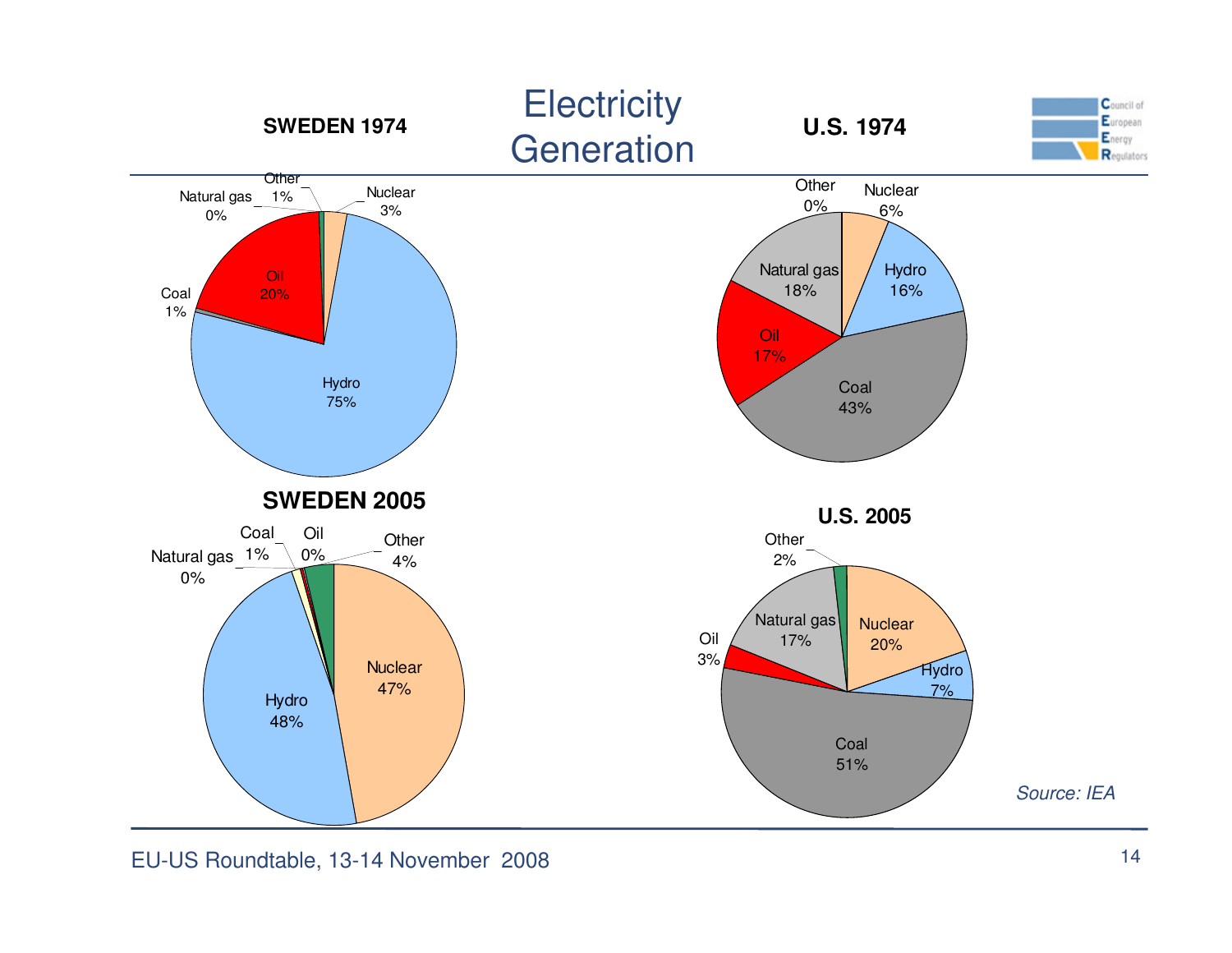

**Sweden + 10 TWh (2020)<sup>+</sup> 30 TWh(discussed 2030)**

# **U.S. <sup>+</sup> 20 TWh (discussed)**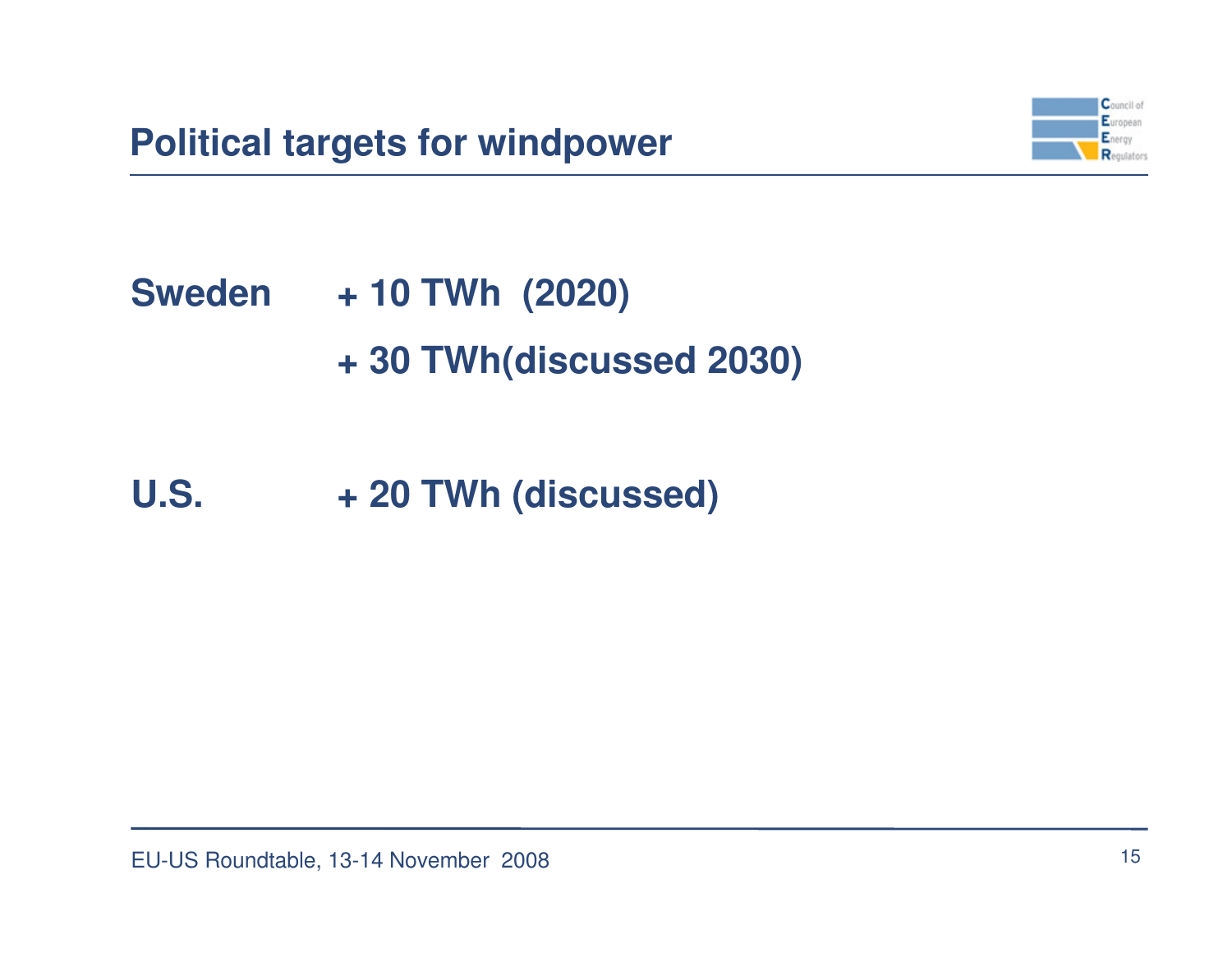

- $\bullet$  **Increase regulation power with 1400-1800 MW (15 % must be automatic frequence)**
- $\bullet$  **Develop regulation capacity on the demand side through increased flexibility using smart metering**
- $\bullet$ **Avoid wind to take over other regulating power**
- $\bullet$  **Change of rules so that the Transmission System Operator handles the imbalances from wind**
- $\bullet$  **Wind plants should be spread out geographically in order to keep down regulation needs and costs for balancing power**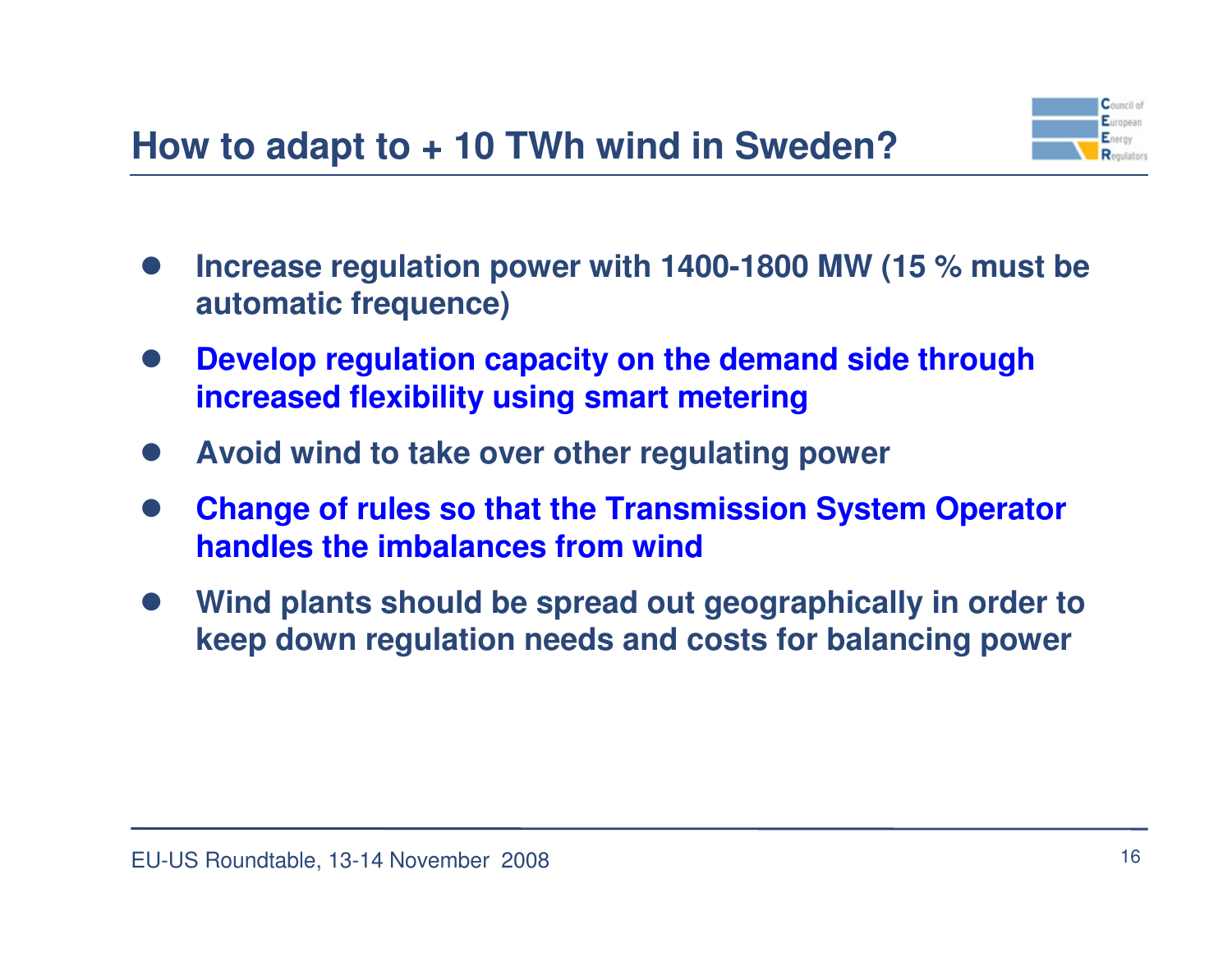

- $\bullet$ **Need to strengthen the local grids and the system**
- $\bullet$  **Only very large plants, several hundreds MW, should connect to the system to avoid disturbances**
- $\bullet$ **Smaller plants should be connected on a lower level**
- $\bullet$  **The certification system should be modified to give incentives to locate plants especially in the southern part of the country**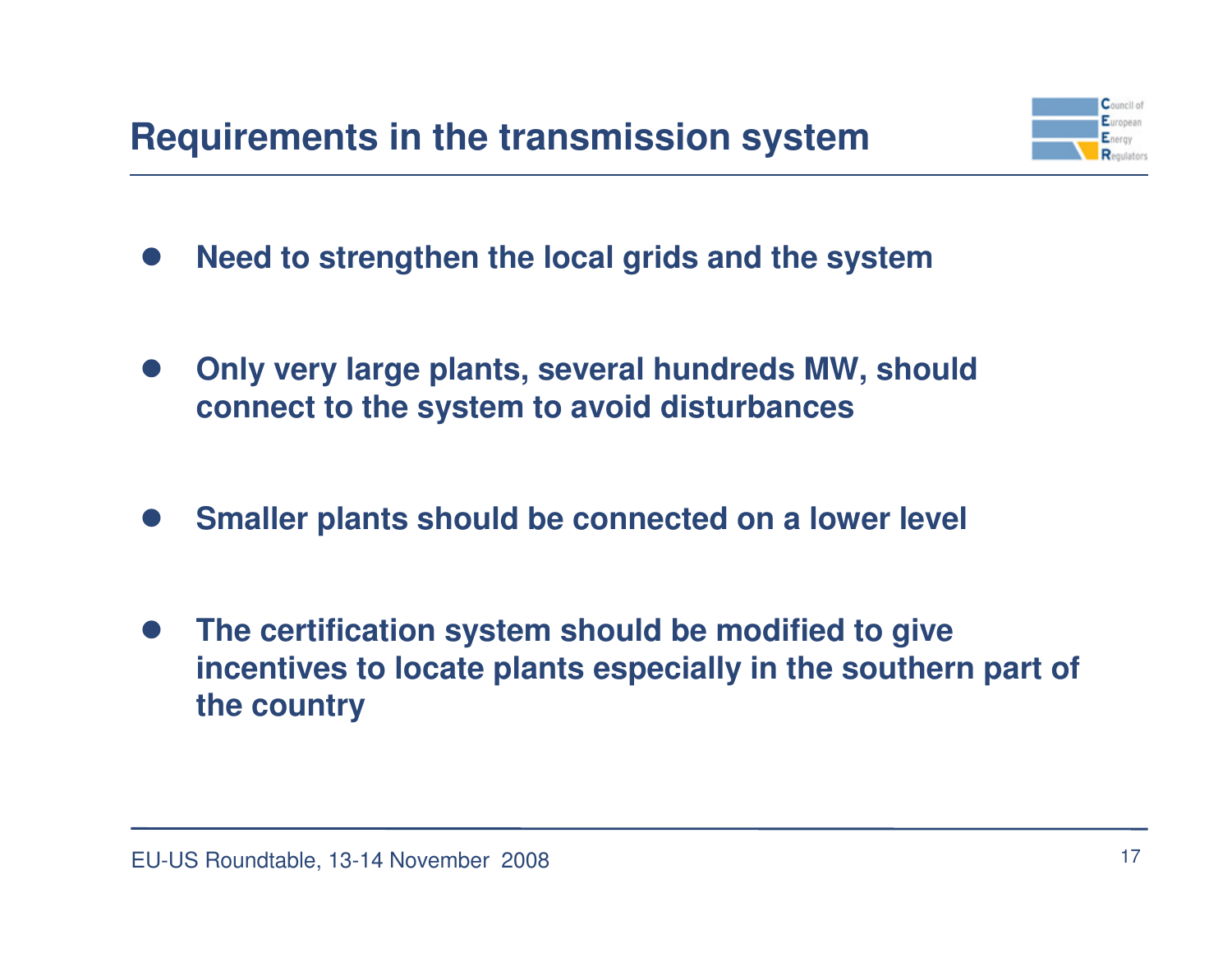

 **1 – 2 HVDC cables should be established to a approx cost of 370 MEuro each**

 $\bullet$  **4 300 - 5 300 MW regulating power needed for meeting a target of 30 TWh wind power**

 **Total investments and other costs could end up to 15 -17 billion Euro**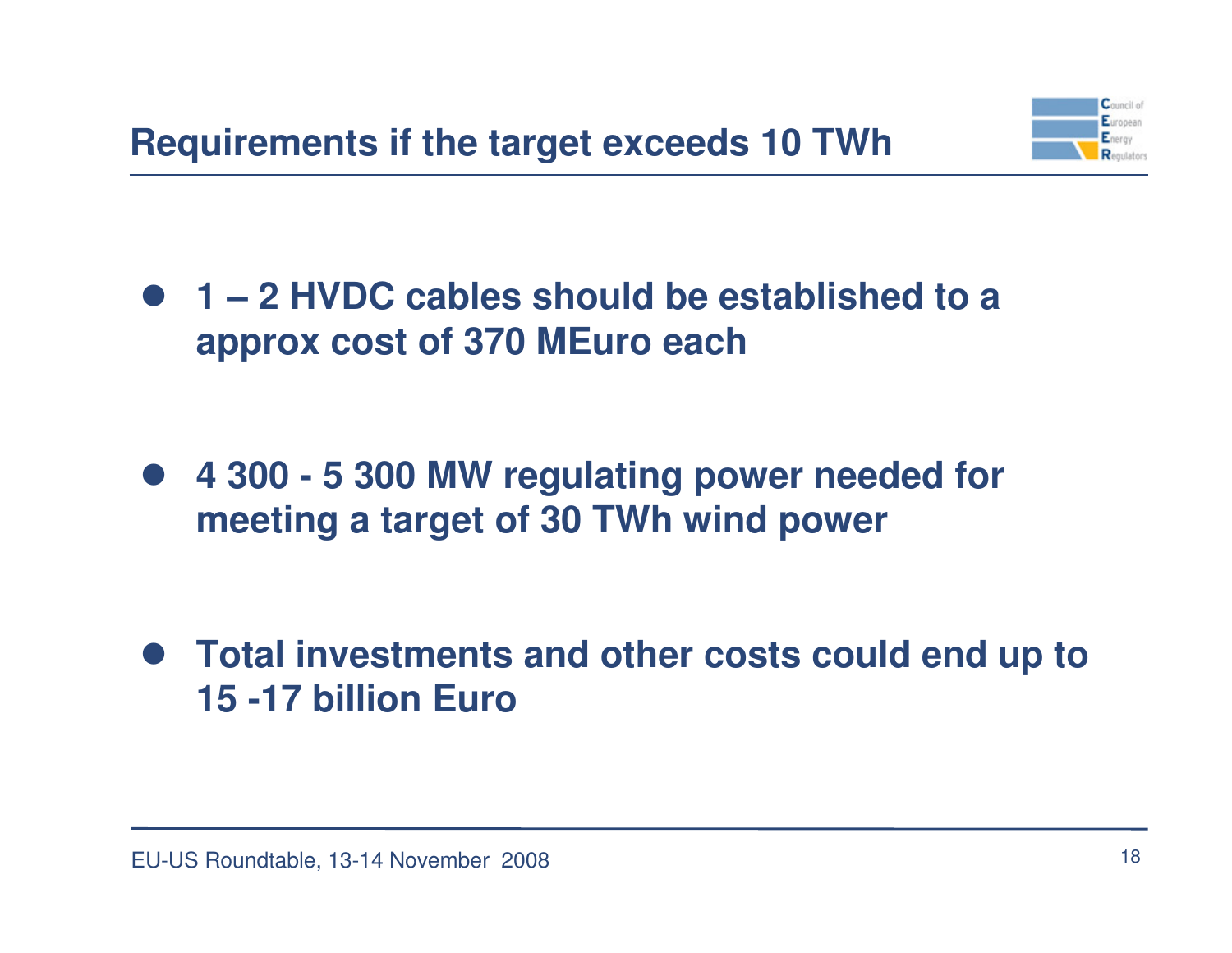### **External Nordic Investments**



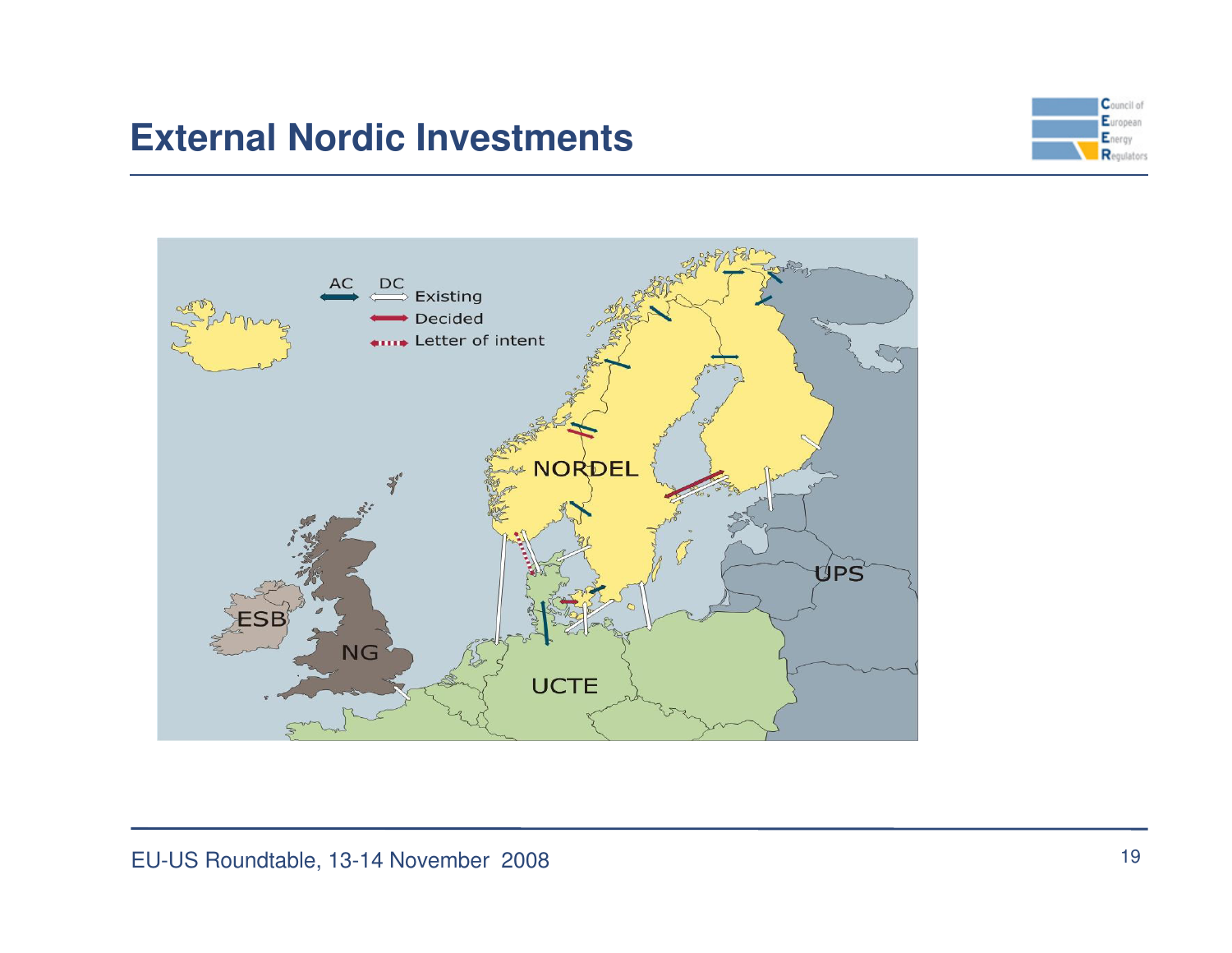**Nordic Transmission System Operators total planned external and internal investments –**



**from 190 M€ 2002 to 810M€ 2012**

### **Costs versus:**

- $\bullet$  **Security of supply**
- **Functioning of the market**
- **Climate, environmentalimpact**
- **Exporting renewableenergy**

**Investments leads to increased tariffs**

**Costs for investments, balancing and regulating3.5 billion U.S. \$**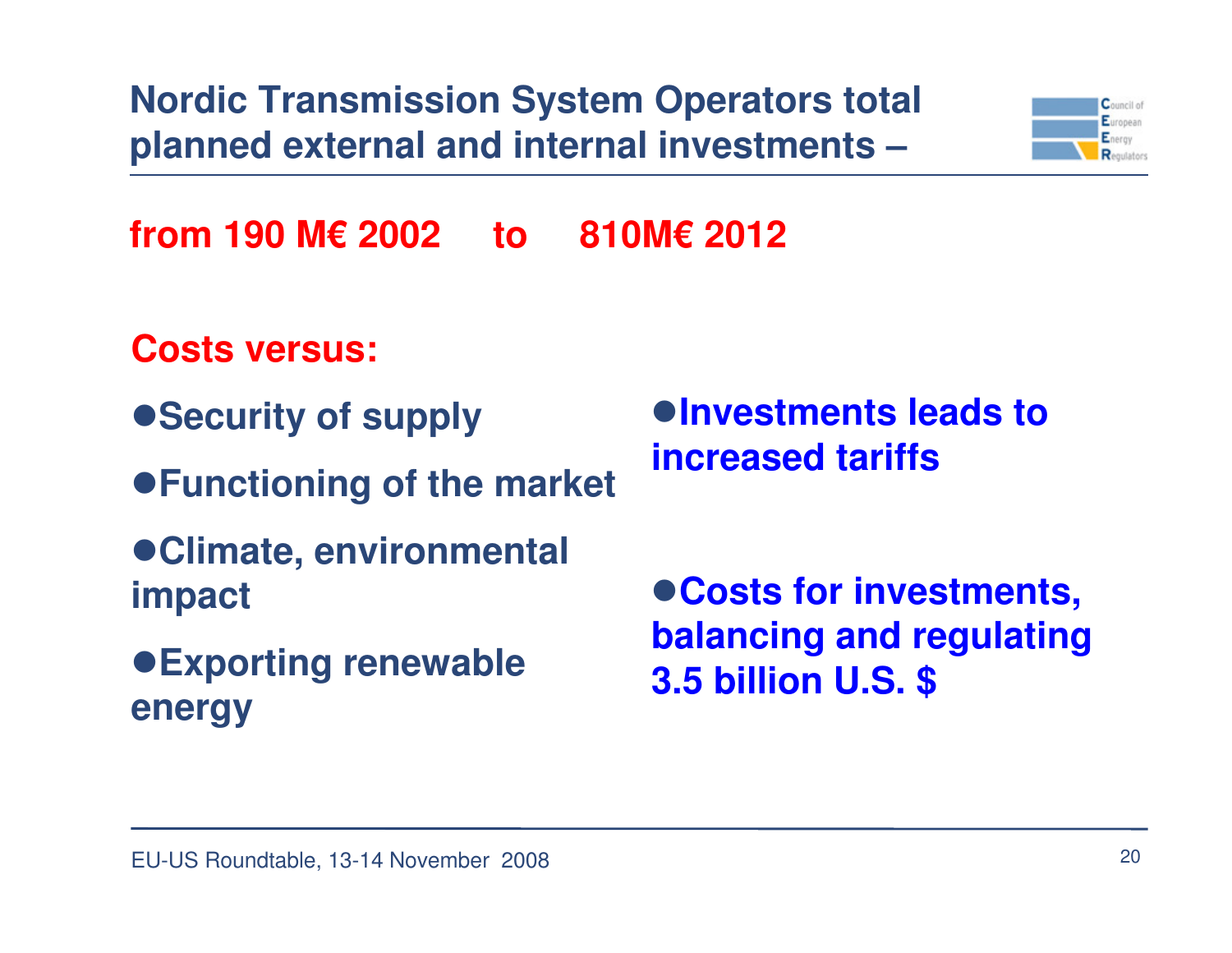

- $\bullet$  **Do different support systems matter for market functioning?**
	- o **Domestic resources and priorities have till now been important, but when the 3rd Energy Package is implemented it is really hard to see how we could get a well functioning market with such high targets for renewables set up without coordinating the support systems**
- **Which are the best solutions to regulate and balance the increasing vulnerability?**
	- o **Spread the windplants geographicly, try to use balancing power directly in windproduction and develop demand side through smart metering**
- $\bullet$  **Could the total investments costs be included in the tariff or will subsidy be necessary?**
	- **Hard to see how very ambitious targets could be met if the consumer** o**should meet the total cost-related price on the market**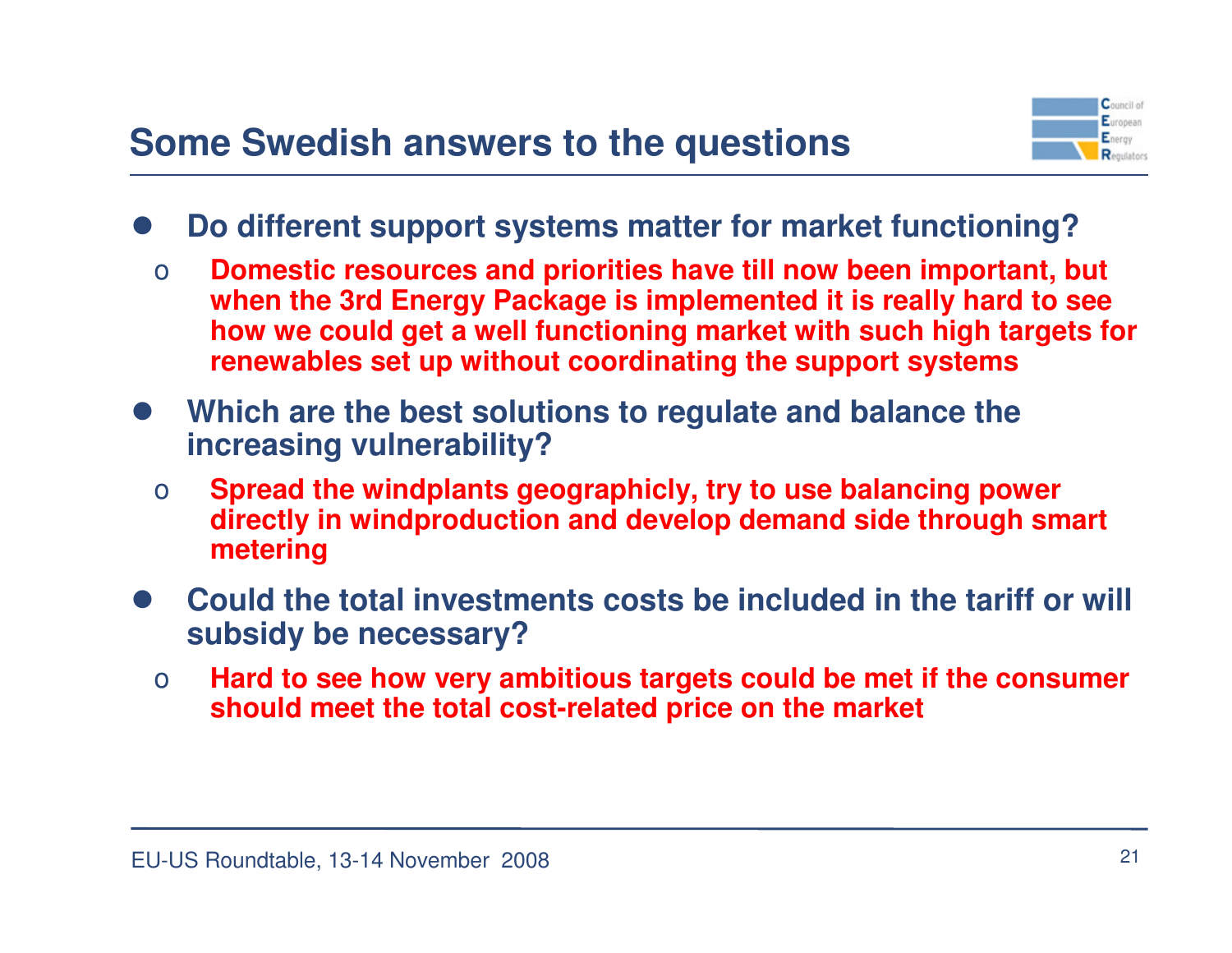# **Finally – "The One Big Thing (OBT)/ Partners for Cleaner Energy" –**



## **A bilateral cooperation between Sweden and the U.S.**

- $\bullet$ **Started September 2006**
- $\bullet$ **Initiated by the Swedish-American Ambassador**
- $\bullet$ **Aiming to achieve technological break-through**
- $\bullet$ **June 2006 Implementing agreement signed**
- $\bullet$ **June 2007 Implementing arrangements signed**
- $\bullet$ **A bilateral WG between authorities started Nov 2007**
- $\bullet$ **Around 40 Swedish companies identified for cooperation**